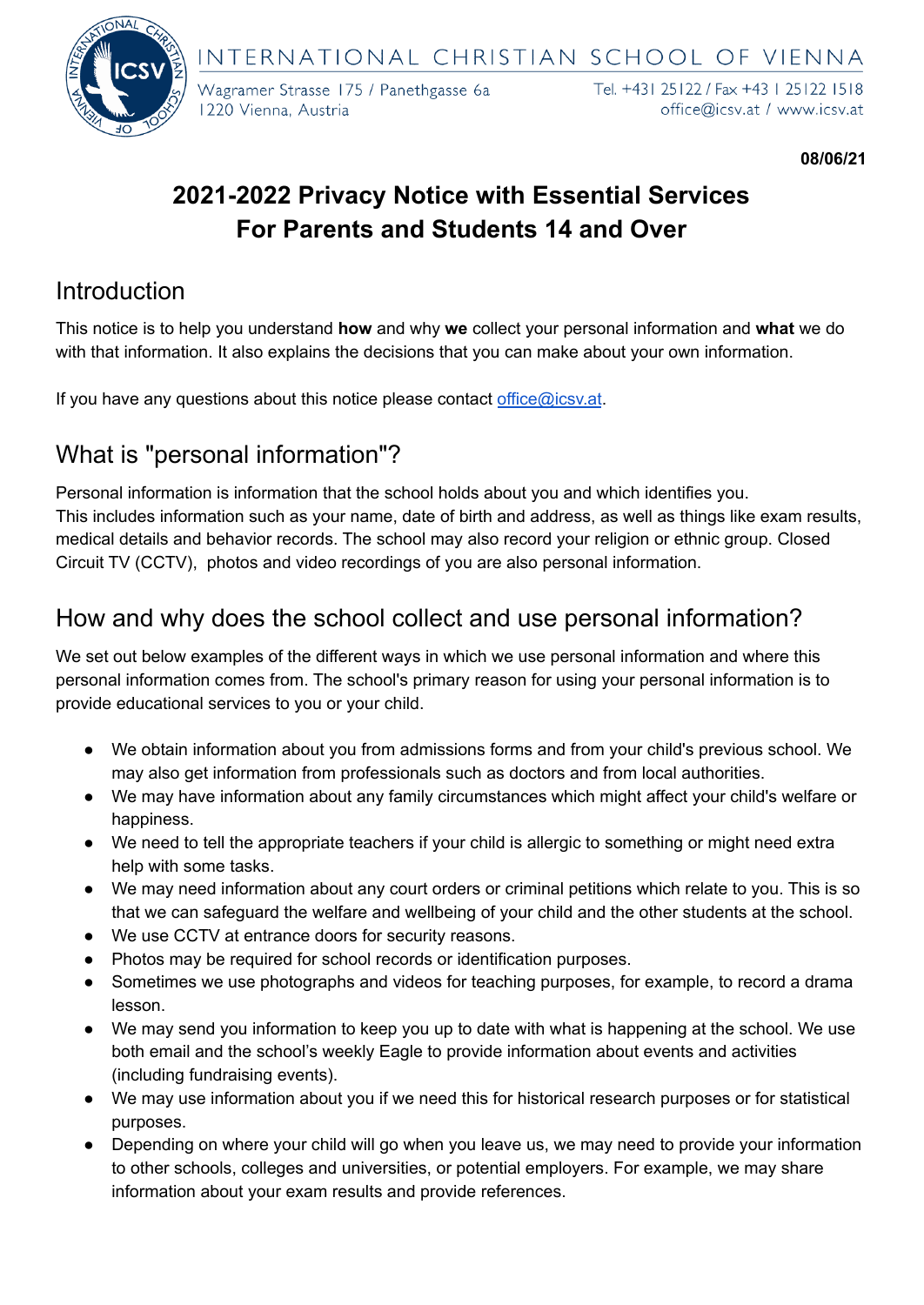#### **Privacy Notice with Essential Services for Parents and Students 14 and Over 08/06/21**

- When your child takes examinations (e.g. ACT/SAT) we will need to share information about him/her with the exam company.
- We may monitor your child's use of email, the internet, and mobile electronic devices.This is to verify that your child is using technology as intended during school hours. If you would like more information about this please refer to the Parent-Student Handbook or contact [office@icsv.at.](mailto:office@icsv.at)
- We monitor student attendance and progress and generate progress reports, report cards, and transcripts.

### **Financial Information**

● We process financial information about you in relation to the payment of fees. In some cases we get information about you from third parties such as credit reference agencies or from your child's previous school(s).

## **Sharing Personal Information with Third Parties**

- Every ICSV student receives a Google Workspace for Education Account. At the initial log-in they receive the Google Privacy Policy.
- In accordance with our legal obligations, we may share information with local authorities, (e.g. Department for Education).
- ICSV uses numerous educational databases, apps, and websites. Your child's name and/or email address may be needed to access these tools.
- On occasion, we may need to share information with the police.
- We may also need to share information with our legal advisors for the purpose of obtaining legal advice.
- Occasionally we may use consultants, experts and other advisors to assist the school in fulfilling its obligations and to help run the school properly. We might need to share your information with them if this is relevant to their work.
- We are required to provide information about all of our students to the Stadtschulrat (Vienna School Board).
- We may share some information with our insurance company, for example, in case there is a serious incident at the school.
- If you have unpaid fees while your child is at the School we may share information about this with other schools or educational establishments to which you intend to send your child.
- If your child leaves us to attend another school we may need to provide that school with information about you that is included in the student file.
- We may share information about you with others in your family, such as another parent or step-parent.
- We may need to share information if there is an emergency, for example, if you are hurt while on school premises.
- We do not sell or rent your information to anyone.

# Legal grounds for using your information

This section contains information about the legal basis that we are relying on when handling your information.

## **Legitimate Interests**

The school relies on legitimate interest for processing data. That means that processing is necessary for the purpose of the legitimate interests pursued by the school as controller or by a third party, except where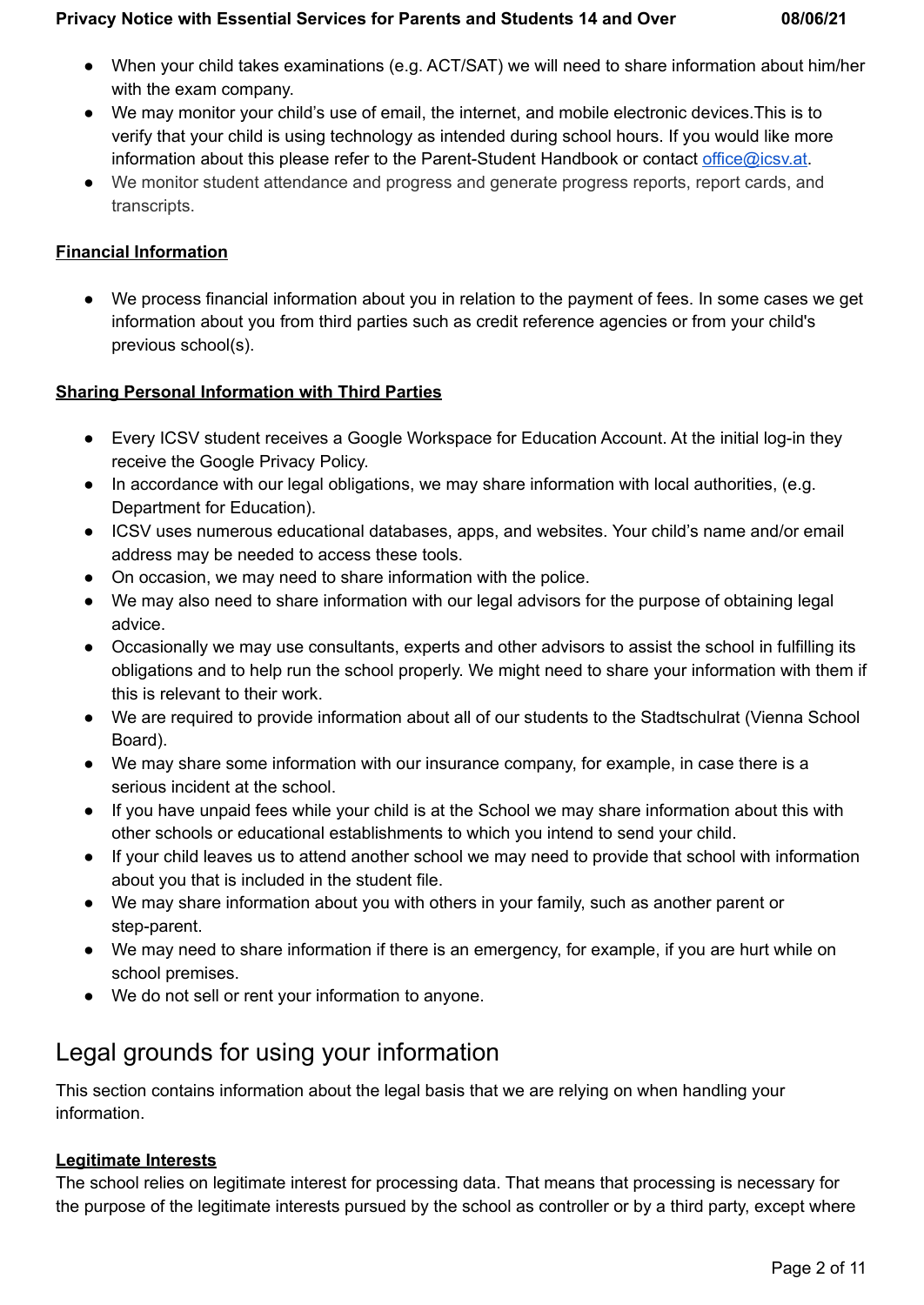such interests are overridden by the interests or fundamental rights and the freedoms of the data subject which require protection of personal data.

Specifically, the school has a legitimate interest in:

- Providing educational services to your child;
- Safeguarding and promoting the welfare of your child (and other children);
- Promoting the objects and interests of the school. This includes fundraising. It also includes making sure that we are able to enforce our rights against you, for example, so that we can contact you if unpaid school fees are due;
- Facilitating the efficient operation of the school; and
- Ensuring that all relevant legal obligations of the school are complied with.

In addition, your personal information may be processed for the legitimate interests of others. For example another school will have a legitimate interest in knowing if you have not paid school fees that are due to us. If you object to us using your information where we are relying on our legitimate interests as explained above, please contact [office@icsv.at](mailto:office@icsv.at) or the office staff directly.

### **Necessary for a Contract**

We will need to use your information in order to perform our obligations under our contract with you. That means that processing is necessary for the performance of a contract to which the data subject is party or in order to take steps at the request of the data subject prior to entering into a contract. For example, we need your name and contact details so that we can update you on your child's progress and so that we can contact you for questions or concerns.

### **Legal Obligation**

The school may need to use your information in order to comply with a legal obligation which the school is subject to, for example to report a concern about your wellbeing to Children's Services. We may also have to disclose your information to third parties such as the courts, the local authority, or the police where legally obliged to do so.

### **Consent**

The school relies on your consent for processing data. That means that you have given consent to the processing of your personal data for one or more specific purposes.

## Sending information to other countries

We may send your information to other countries where:

- we have to store information on computer servers based overseas; or
- we communicate with you or your child when you are overseas (for example, during the summer vacation if you live in a different country)

The European Commission has produced a list of countries which have adequate data protection rules. The list can be found here:

http://ec.europa.eu/justice/data-protection/international-transfers/adequacy/index\_en.htm

If the country that we are sending your information to is not on the list or is not a country within the EEA (which means the European Union, Liechtenstein, Norway and Iceland), then it might not have the same level of protection for personal information as there is in Austria.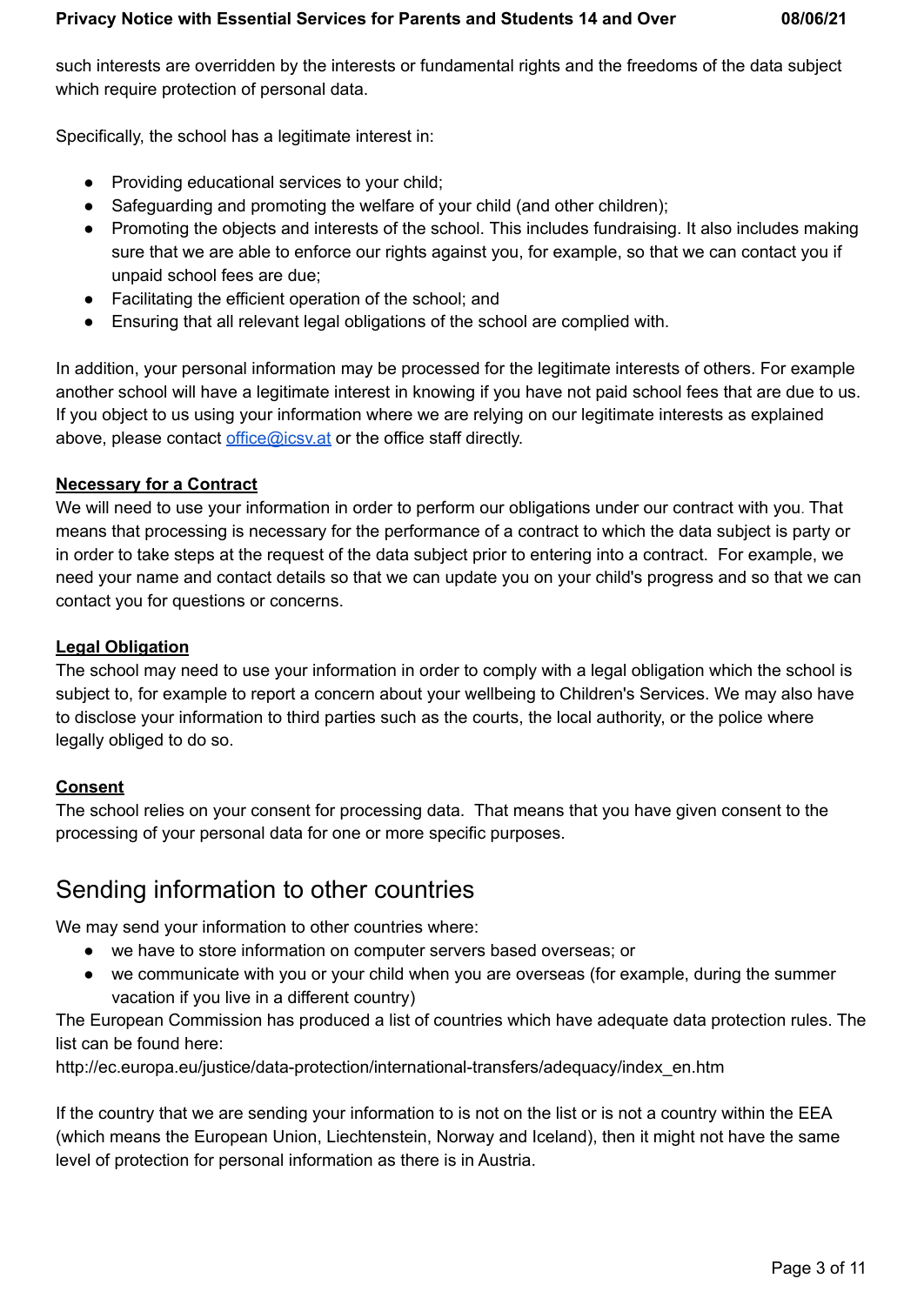## For how long do we keep your information?

We keep your information for as long as we need to in order to educate and look after your child (99 years). We will keep some information after your child has left the school, for example, in order to provide a copy of a report or transcript.

In exceptional circumstances we may keep your information for a longer time than usual but we would only do so if we had a good reason and only if we are allowed to do so under the data protection law.

We can keep information about you for a very long time or even indefinitely if we need this for historical, research or statistical purposes.

## Where do we store your personal data?

The majority of the personal data we collect will be stored and processed in Austria at our offices and in our data centre(s). We will only transfer data outside of the European Economic Area where it is necessary for us to do so.

### **Security of processing**

To ensure the integrity of data that we are processing locally we are using redundant storage devices that are physically only accessible by a limited number of ICSV employees; use digital restrictions to ensure that ICSV employees only have access to personal data that is required; and using industry standard anti malware applications. Additional offsite backups are being encrypted with secure AES encryption before they get transferred outside our local datacenter. Every ICSV employee has to sign an agreement that states that no personal data should be transferred without proper authorisation.

#### **Data Breach Notifications**

In the event of a security breach of Personal Student Information or other confidential information, we notify everyone that is affected as soon as possible in accordance with applicable laws.

## Changes to this privacy policy

If we make any major changes to this Privacy Policy we will post details on our website and will notify our primary contact(s) at the school via email. This policy was reviewed and updated in July 2020.

## What decisions can you make about your information?

Beginning in May 2018, you will be able to make various decisions about your information. Some of these are new rights while others build on your existing rights. Your rights are as follows:

- If information is incorrect you can ask us to correct it
- You can also ask what information we hold about you and be provided with a copy
- You can ask us to delete the information that we hold about you in certain circumstances if we no longer need the information to provide your child with an education
- You can ask us to send you or another organisation certain types of information about you in a format that can be read by computer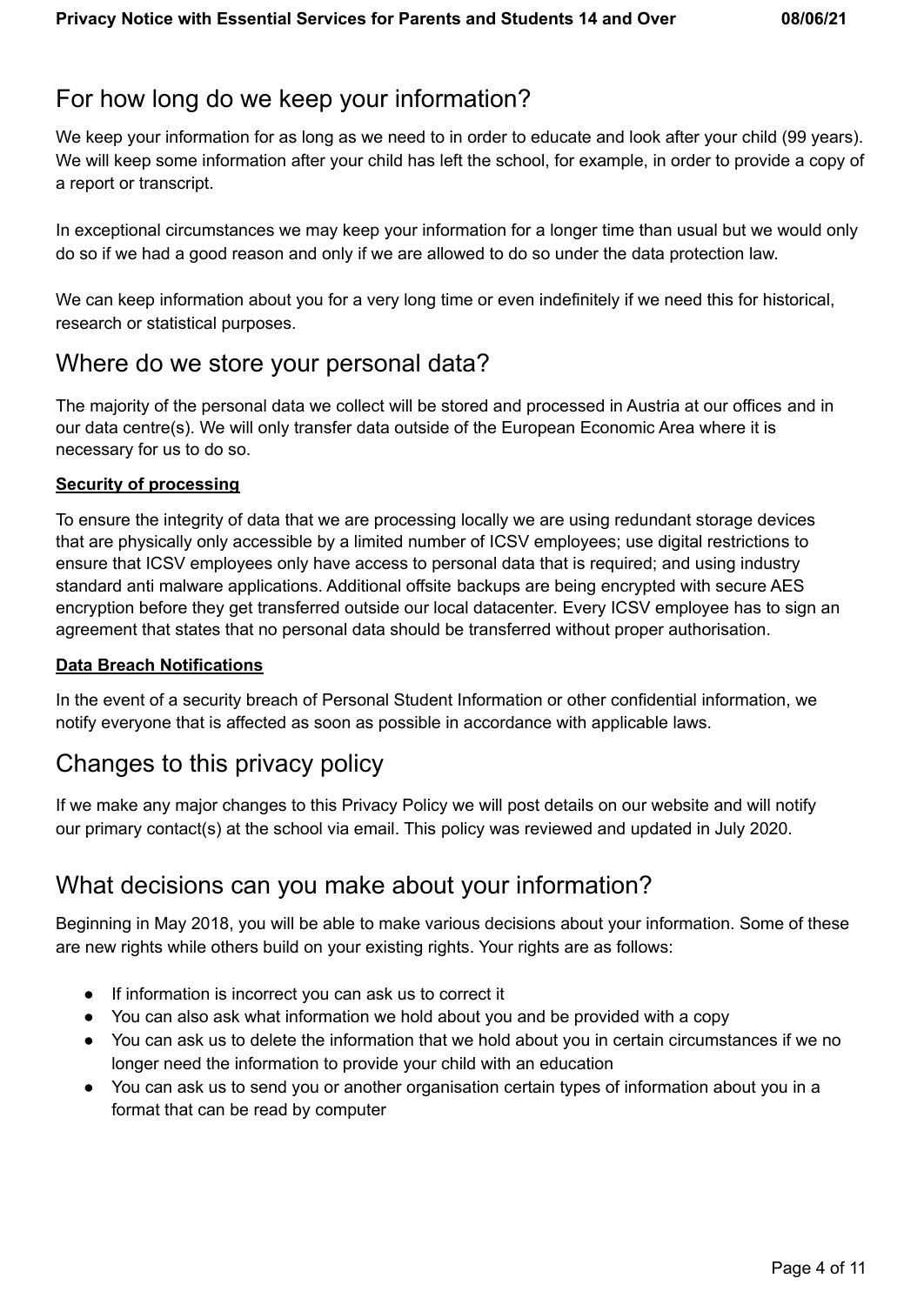## Essential Service Providers and Applications

In order to offer students the latest educational tools we use third party service providers and applications. We currently use the following service providers and applications that are essential to our ability to meet your child's needs as outlined in the contract. The following information will be transferred and saved at those companies:

### All School:

#### **EdAdmin (Entimex Education Pty Ltd) and PowerSchool (PowerSchool Group LLC)**

**Students:** Full Name, Admission Number, Age, Age Group, Born in, Cell/Handy Number, Class, Date of Birth, Debit Order, Email, Gender, Grade, House, ID/Passport, Keyword, Language most fluent, Level, Nationality, Other Languages, Place of Birth, Preferred Name, Religion, Sibling, Student Status, StudentID, Tutor Group, Educational History, Date Enrolled, Date of leaving, Date Starting Classes, Grade Enrolled In, Graduation Date, Last Day, Leaving Comments, Leaving Explanation, Prev. Grade, Reason For Leaving, State/Province, Transferring To School, Visa Expiry Date, Visa Number, ELL Support Service, Evacuation Permission, Insurance Name, LS Support, Personal Email, Photo, Policy Number, Potassium Permission, Publicity Permission, Social Security Number, Student Support Contract on File, Student Support Services, Visa Expiry Date, Visa Attachment

**Guardians:** Full Name, Cell/Handy Number, Email, Employer, Home/Work Phone, Language, Nationality, Profession, Relation, Title, Year Attended, Language at Home, Parental Status, Parent School ID Number, Emergency Contact information, Employer Address, Mailing Address, Residential Address, Salutation, Bank Account Name, Account Number, Bank Name, Branch Code, Branch Name, Bank Cell Number, Bank Fax Number

#### **EdAdmin (Entimex Education Pty Ltd) and BMD (BMD Systemhaus GESMBH):**

**Students:** Full Name, Admission Number, Age, Age Group, Born in, Cell/Handy Number, Class, Date of Birth, Debit Order, Email, Gender, Grade, House, ID/Passport, Keyword, Language most fluent, Level, Nationality, Other Languages, Place of Birth, Preferred Name, Religion, Sibling, Student Status, StudentID, Tutor Group, Educational History, Date Enrolled, Date of leaving, Date Starting Classes, Grade Enrolled In, Graduation Date, Last Day, Leaving Comments, Leaving Explanation, Prev. Grade, Reason For Leaving, State/Province, Transferring To School, Visa Expiry Date, Visa Number, ELL Support Service, Evacuation Permission, Insurance Name, LS Support, Personal Email, Photo, Policy Number, Potassium Permission, Publicity Permission, Social Security Number, Student Support Contract on File, Student Support Services, Visa Expiry Date, Visa Attachment

**Guardians:** Full Name, Cell/Handy Number, Email, Employer, Home/Work Phone, Language, Nationality, Profession, Relation, Title, Year Attended, Language at Home, Parental Status, Parent School ID Number, Emergency Contact information, Employer Address, Mailing Address, Residential Address, Salutation, Bank Account Name, Account Number, Bank Name, Branch Code, Branch Name, Bank Cell Number, Bank Fax Number

#### **Google Workspace for Education (Google LLC):**

**Students:** ICSV provides Google with: Last Name, First Name, Grade, Password and Assignments in Google Classroom.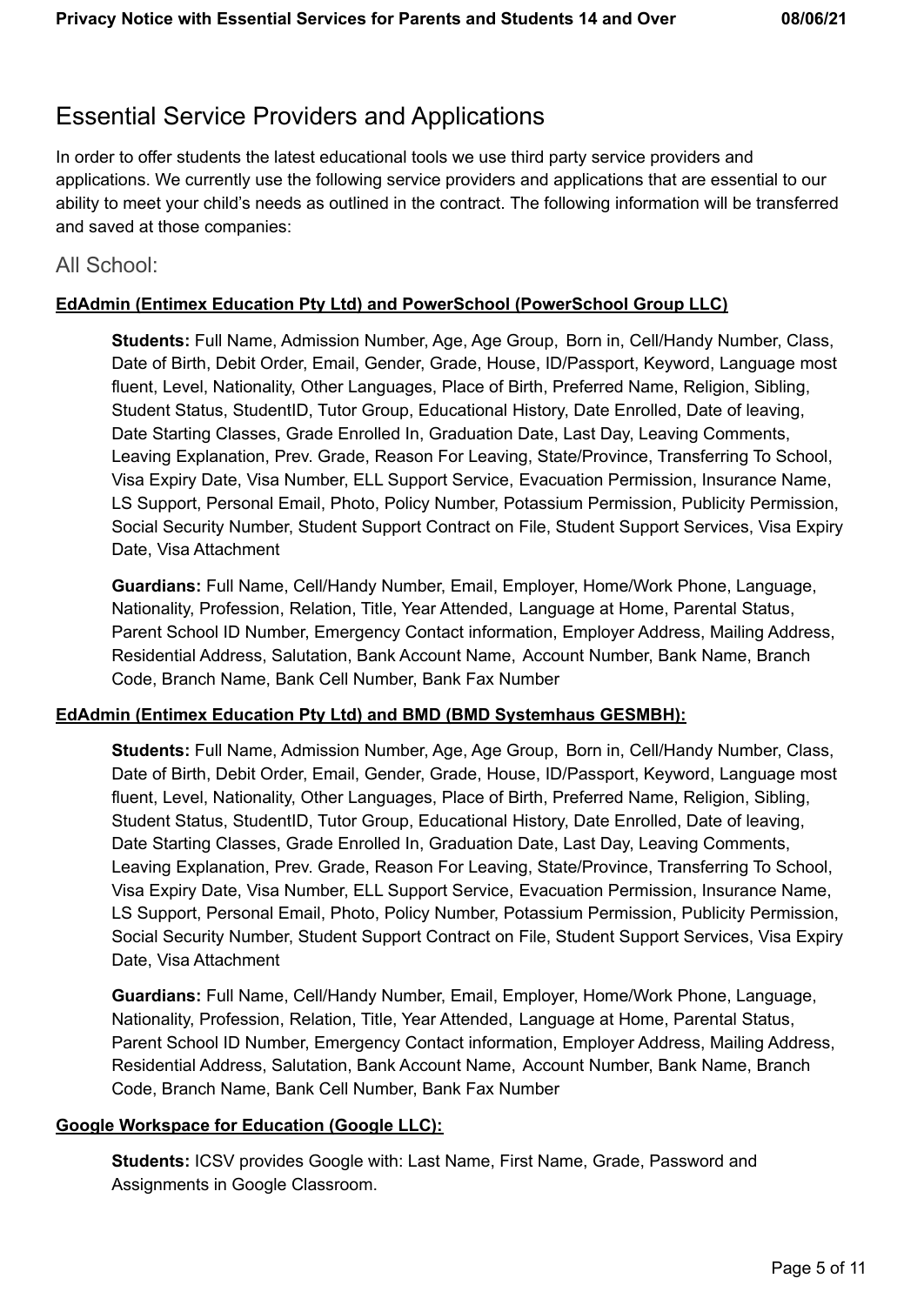#### **Privacy Notice with Essential Services for Parents and Students 14 and Over 08/06/21**

Google may also collect personal information directly from students, such as telephone number for account recovery or a profile photo added to the Google Workspace for Education account. When a student uses Google services, Google also collects information based on the use of those services.

Using their Google Workspace for Education accounts, students may access and use the following Services offered by Google described at

[https://gsuite.google.com/terms/user\\_features.html:](https://gsuite.google.com/terms/user_features.html)

Gmail, Calendar, Classroom, Contacts, Drive, Docs, Forms, Groups, Keep, Sheets, Sites, Slides, Hangouts (only for middle and high school students), Google Earth, Google Maps, Google Photos, Google Meet, Google Play, YouTube.

Google does not use any user personal information (or any information associated with a Google Workspace for Education Account) to target ads while using an Google Workspace for Education account.

#### **OpenApply (ManageBac LLC):**

**Students:** Full Name, Grade, Gender, Birth Date, Country/City of Birth, Nationality, Full Home Address, Email, Home Phone Number, Cell/Handy Number, Educational History, Language of Instruction, Reason for Leaving, Spoken Languages and Level, Lived Countries, Passport Country Nationalities, Religion, Cultural Background, Medical Information (Vaccinations, Special Needs), Arrival Date, Planned Start Date, Photo, if Provided.

**Parents/Guardians:** Full Name, Gender, Email, Home Phone Number, Cell/Handy Number, Work Number, Full Home Address, Nationality, Ability to Communicate in English, Title/Position, Employer/Company, Work Email, Relationship, Legal Guardianship, Family Situation Details, ICSV Contact, Signatures.

#### **NWEA Map testing (Northwest Evaluation Association) - Students in Grades 1 to 9:**

**Students:** Full Name, Date of Birth, Grade, Student Identification Number, Assigned Classroom Teacher, Classification Data (which may, but does not always, include Race, Ethnicity, Gender, Nationality, Disability Status), RIT Score (Estimation of a Student's Instructional Level), Test Responses, Growth Projections.

**Avalaris:** School Phone System logs (metadata, Phone Number)

**Boom Learning (Omega Labs Inc.)**: Email, Account created/login timestamp, device type, app/browser version, student performance, time, Test answers

**ClassLink (ClassLink Inc.):** Full name, school building affiliation, grade level, email, timestamps of logins to classlink apps

**Commonlit.org (CommonLit, Inc.):** Teachers Name, Password, Email, Role, School, Grade level

**Destiny (Follett School Solutions, Inc):** First name, Last name, Email

**Duolingo for Schools (Duolingo, Inc.) https://schools.duolingo.com/:** First Name, Last Name, Email

**Easel (Teachers Pay Teachers) https://easel.teacherspayteachers.com/:** Email, Name, Response information

**ExactPath (Edmentum, Inc):** Student's name, Name of school, Grade level, Email

**FlipGrid (Flipgrid, Inc; Microsoft, Inc.):** First name, Last name, Email, Post content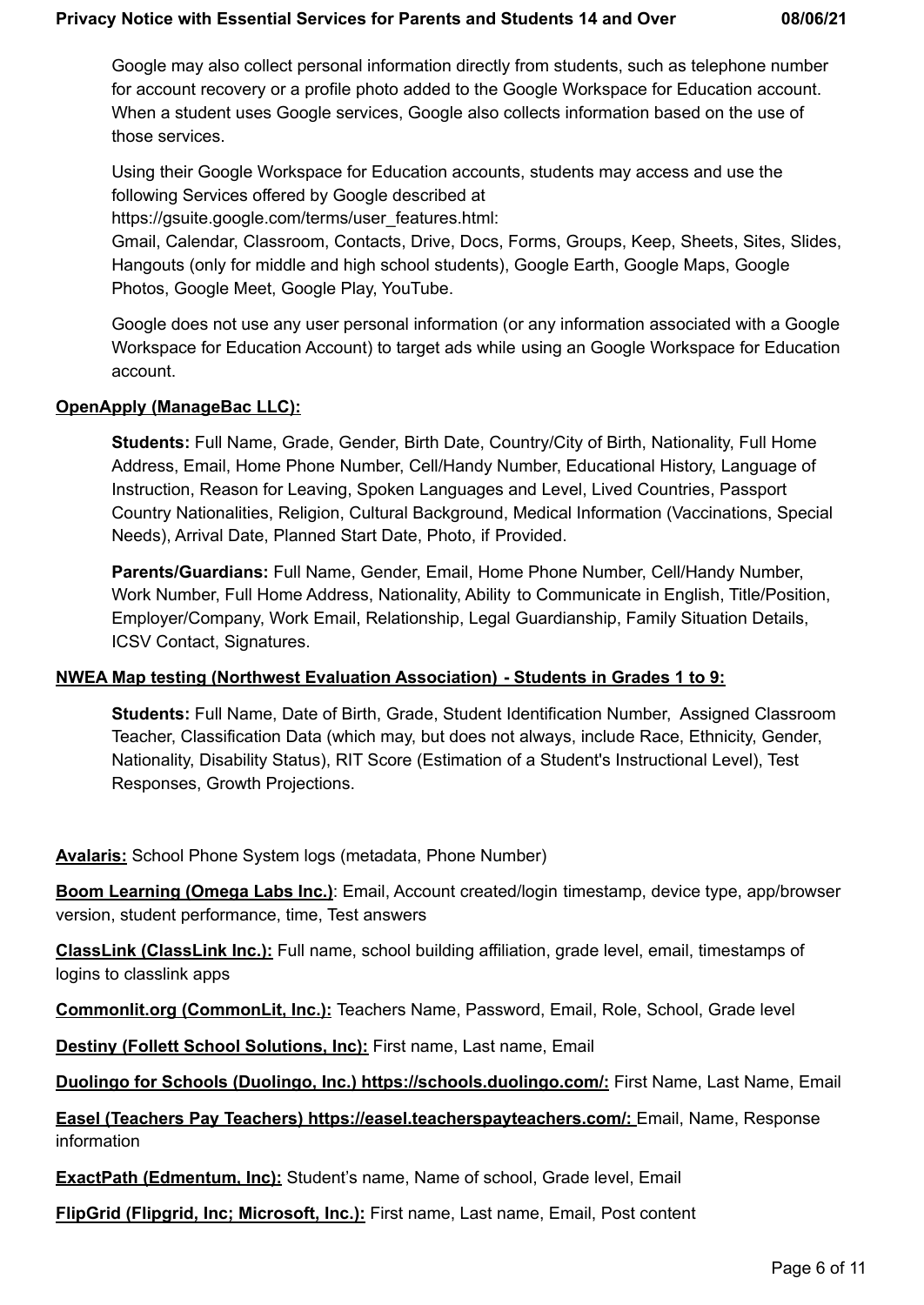**Geogebra https://www.geogebra.org/:** Username, Email

**Iorad-Tutorial Builder (IORAD, Inc.):** First name, Last name, Email, Usage data

**Khanacademy.org:** Students Grade 1-12: First name, Last name, Email, Date of Birth, Country, Information about your browser or device

**MailChimp (Eagle):** Email address, Newsletter content

**Nearpod (Nearpod Inc.) https://nearpod.com/:** First name, Last name, Email, Name of School, Profile **Picture** 

**Noredink.com (NoRedInk Corp.):** First name, Last name, email, school, school district affiliation, classes using the Applications

**Profiportrait (Profiportrait Vertriebs GmbH):** Full Name, Grade, Birthdate, Student ID, Email, District Code, School Photo.

**Quizizz.com (Quizizz Inc.):** Students Grade 3-12: Username, Name, Age, Email, App interactions, Device identifying information, IP address

**Screencastify (Screencastify, LLC.):** Students Grade 3 - 12: First Name, Last Name, Email, Timestamp log of Videos created, Basic application usage data

**Statistik Austria:** Social security, Date of birth, Gender, Nationality, Languages spoken, District, Grades

**[Storybird](http://www.storybird.com) (Storybird Corp.):** Students Grade 2-12: Username, Email, Birthdate, Grade, School name

**Websms.at (sms.at mobile internet services gmbh):** Family first name, Guardian cell phone numbers

**WIDA MODEL Online Assessment https://wida.wisc.edu/assess/model/online:** First Name, Last Name, School, Grade

#### Elementary only:

**ABC Mouse (Age of Learning Inc.):** Students first name and last initial, Parent's email, Grade, Teacher's email

**Anton (solocode GmbH) https://anton.app/:** Name, Email, Nickname

**Amtolin (Westermann Bildungsmedien Verlag GmbH) https://antolin.westermann.de/:** Name, Username, Email, Grade level, Gender

**Classflow.com (Promethean Ltd.):** First Name, Last Name, Email, Username, Password, Assessment data, Assignment data, Classroom content

**Deeprootsbible.com (Defendable Faith Institute):** Email, Username

**Easy CBM https://www.easycbm.com/:** Name, Grade

**Flocabulary (Nearpod Inc.) https://www.flocabulary.com/:** First Name, Last Name, Email

**GetEpic! (Epic Creations, Inc.) https://www.getepic.com/:** Year of birth, Email, Profile Picture

**Guidedreaders.com (Simply Skilled in Second, Inc.):** First name, Last name

**Moby Max - [www.mobymax.com](http://www.mobymax.com):** First Name, Last Name, Username, Grade, Browser, Device type

**PBSKids.org (Public Broadcasting Service (PBS)):** Username, Password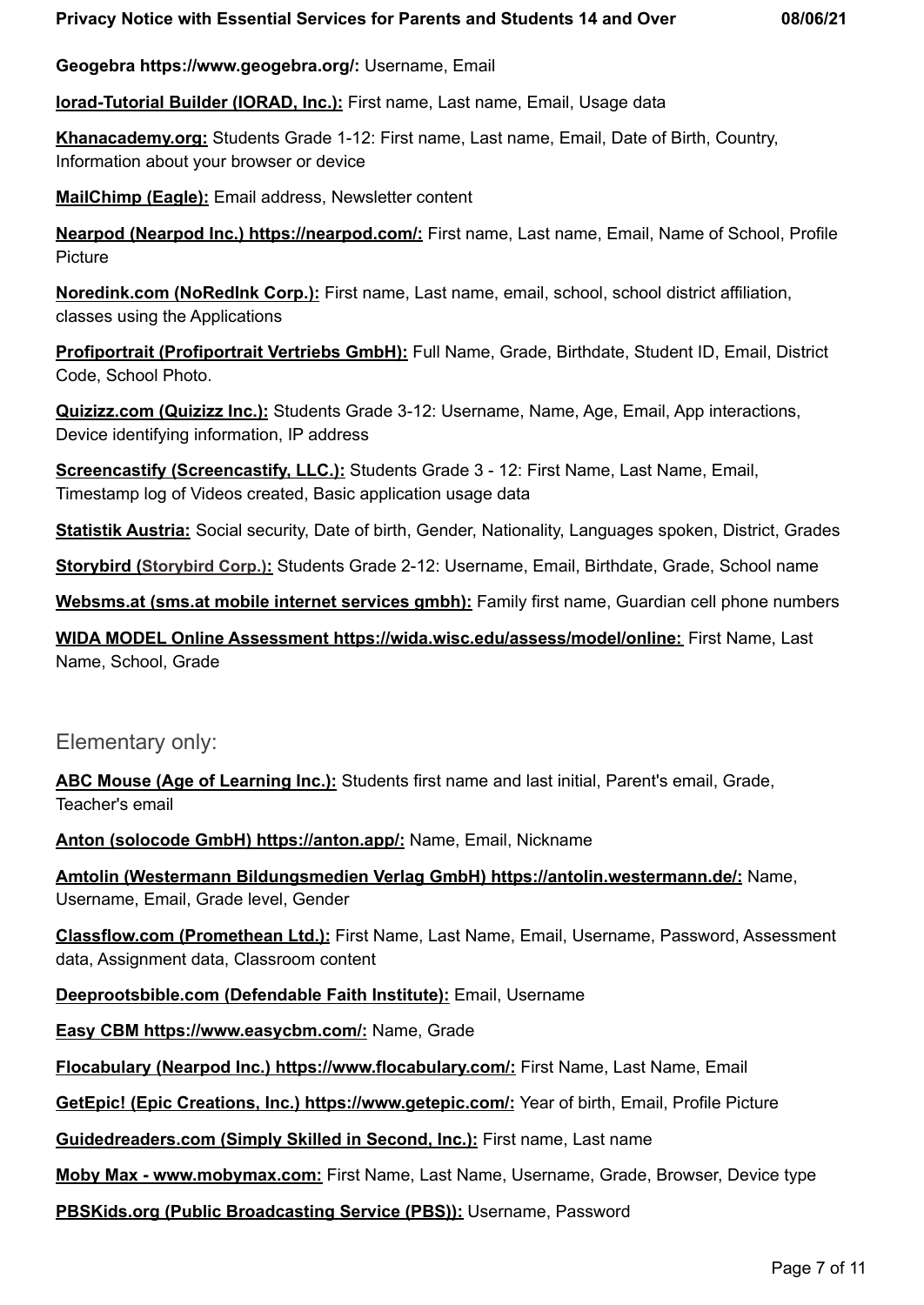**RAZ Kids (Lazel Inc.):** First name, Last name, Parents emails (only if parent has requested access), Reading levels, Grade

**ReadWorks https://www.readworks.org/ (ReadWorks, Inc.):** Email, Name, IP Address

**SIPPS Portal https://www.collaborativeclassroom.org/programs/sipps/:** Roster data, Name

**Spelling City (VocabularySpellingCity)**: Elementary: Teacher's email

**Splash Math (StudyPad Inc.):** Elementary: First name, Last name, Parent's emails, Grade, Teacher's email

**SymbolStix Prime (n2y LLC) https://www.n2y.com/symbolstix-prime/:** First Name, Last Name

**Typing Club:** First name, Last name, Email, Typing progress

**Typing.com (Teaching.com):** Username, Password; optional: First name, Last name, Email

**www.testen-und-foerdern.at (Österreichischer Bundesverlag Schulbuch GmbH & Co. KG):** Students Grade 2 - 5: First Name, Last Name, Email, Date of Birth, Country

**XtraMath:** First name, Last name, Parent's emails, Grade, Teacher's email

### Secondary only:

**101.Careers (101.Careers Pte LTD):** HS Students: First Name, Last Name, Email, Grade, Gender

**Adobe:** Used for free Adobe Creative Cloud edu license: Email, Date of Birth, Eligibility information

**Belouga.org (Belouga Ventures, Inc.):** First Name, Last Name, Date of Birth, School affiliation, Teacher Name, Username

**Blogger.com (Google LLC):** (Spanish class HS students only)

**BridgeU (BridgeU Ltd):** Full Name, Email, Date of Birth

**Canva.com (Canva, Pty Ltd):** HS Students: Username, First name, Last name, Email, Date of Birth, Phone number, Profession, analytics data

**ChatterPix (Duck Duck Moose, LLC, A subsidiary of Khan Academy):** Email addresses of parents who wish to receive their newsletter

**Collegeboard (AP/SAT):** Secondary: Name, Address, Date of birth, Gender, Social security number or student ID, Address. We may also ask for phone numbers and email addresses, school name, grade level or expected graduation date, ethnicity, and a parent's name, email address, and education level.

**Dbqproject.com (The DBQ Project):** First Name, Last Name, Email

**Digi4school.at: (Bundesministerium Bildung, Wissenschaft und Forschung)** First Name, Last Name, Email

**Edulastic (Snapwiz, Inc.) https://edulastic.com/:** Name, Email, School Name, Grade, Class Name

**Explain Everything (Explain Everything, Inc., EE Discover, Inc. and Explain Everything sp. z o.o.) https://explaineverything.com/:** Name, Email Address

**Formative (GoFormative and Smartest Edu, Inc.) https://goformative.com/:** Name, Email, Username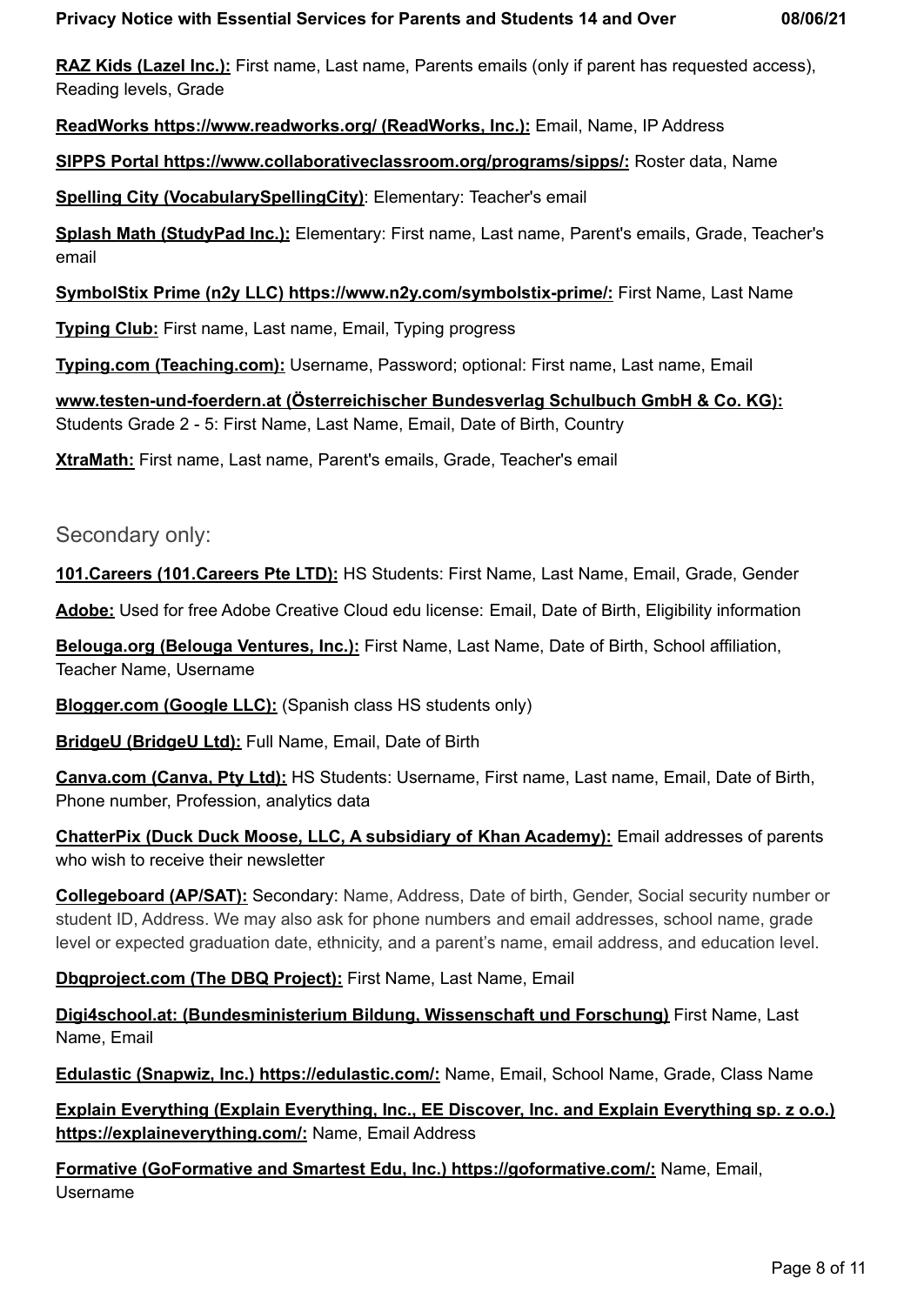**Genially https://academy.genial.ly/:** First Name, Last Name, Email Address, Preferred language, IP

**Geoguessr.com (GeoGuessr AB):** Email address

**Human.biodigital.com (BioDigital, Inc.):** Name, Email, Demographic location, Quiz results

**IXL (IXL Learning, Inc.) https://www.ixl.com/:** Name, Email, Educational level, Topic of study

**Noodle Tools (NoodleTools, Inc.) https://www.noodletools.com/:** Username, IP

**Office 356 (Microsoft inc.):** Used for Microsoft Office Education License: First name, Last name, Email

**Rmbr Artworks: Fine Art Quiz (Werhal Media):** IP, Device Name, Operating System Version

**Parlayideas.com (Parlay Ideas Inc.):** First Name, Last Name, Email, Profile Photo

**Pear Deck (Deck, Inc):** First Name, Last Name, Email, Device information

**Scook.at (VERITAS Verlags- und Handelsges.m.b.H. & CO OG):** Salutation, First name, Last name, Email, Date of birth

**Teachtci.com (Teachers' Curriculum Institute):** HS Students: First initial, Last Name, Username, Password

**Visme https://www.visme.co/:** Name, Email, Profile picture

**Vocabulary.com (Thinkmap, Inc.):** Nickname, First Name, Last Name, Email, School affiliation, Grade, Points & Achievements, Learning History, Answers to Questions

**[Wakelet.com](https://wakelet.com/) (Wakelet Ltd):** Username, Email, Public Data

IB only:

**ManageBac (ManageBac LLC): Students:** Full Name, Student ID, Email, Date of Birth, Grade; **Parents/Guardians:** Full Name, Email

SLS and ELL only:

**Bookshare (Beneficent Technology, Inc):** Username, Email

**Co-Writer (Don Johnston Inc.):** Email, Google Sign in identifier, Option settings, Saved Text

**Snap and Read (Don Johnston Inc.):** Email, Google Sign in identifier, Option settings, Translated Text, Text spoken with Online text to speech tool, Saved Text,

**Texthelp Read&Write (Texthelp Ltd.):** Email address

### Other:

**The following is a listing of third party services which may be used in certain situations depending on grade level and specific classes:**

**Bitmoji (Snap Inc.):** Username, Password, Email, Phone number, Date of birth

**Bookcreator.com (Tools for Schools Ltd.):** Name, Email, Profile Picture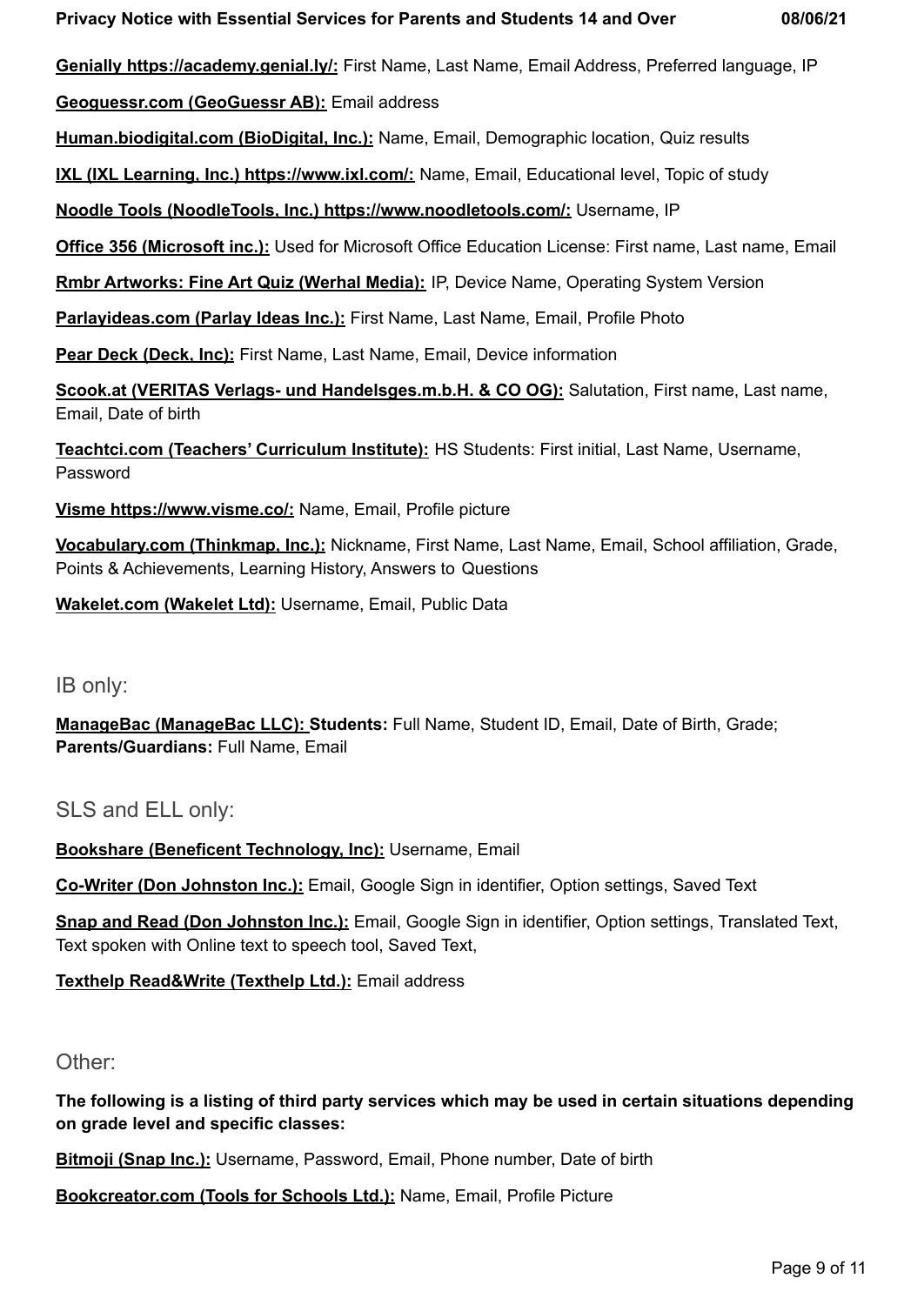### **Classdojo.com (Class Twist Inc.):** First name, Last name, Age

**Classzone.com (Houghton Mifflin Harcourt):** First name, Last name, Email address, Username and other information which may include gender, race, and ethnicity

**Code.org:** Mandatory: Display name, age, Login time, IP address, and other technical data; Optional: hash of email address, parent email address, gender, race, Data collected by Student-created apps, Written comments in response to curricular/educational prompts within Code.org courses, Student-provided responses to surveys (e.g. multiple choice and free response questions); Automatic: Progress in the course, Student projects - apps, animations, stories, or code-art, Student-uploaded images, sounds, or videos (for App Lab, Game Lab, and Web Lab Projects)

**Codecademy.com (Ryzac Inc.):** username, password, email address

**David.school:** Name, contact information, gender, date of birth, occupation

**Desmos.com:** Name, email address, data through google login

**Edcite.com:** Name, email address, username, password

**Education.com:** Name, email address, job title, phone number, school or organization name, account type, payment type

#### **Education.ti.com (Texas Instruments Inc.):** Email address

**EDpuzzle:** Unique username, unique email, a password, their first name, last name and a unique code they have been given by their teacher to connect to a class

**Kahoot:** Name, email address, Date of birth, School, Biographical information, username, password, Profile picture, your interests

**Kognity:** We only have access to/collect information that you voluntarily give us via email, by filling in information on this site, or through other direct contact from you

**Mangahigh.com (Blue Duck Education Ltd.):** first name, last name, class, username and password

**My.hrw.com (Houghton Mifflin Harcourt):** first and last name, email address, username and other information which may include gender, race, and ethnicity

**Newsela:** Name, classroom affiliation, username, password

**Padlet.com (Wallwisher Inc.):** username, password, email address

**Pamoja (Pamoja Education Ltd.):** Username, Password, Email, Any information that you provided by filling in forms on pamojaeducation.com

**Pearson Realize, Pearson SuccessNet:** First name, Last name, Email, School name, Grade

**Prodigygame (SMARTeacher Inc.):** First name, Last name initial, Password, Country, Grade, Parent Email

**Powtoon.com (Powtoon Ltd.):** Name, Email, Age, Job description

**Questiaschool (Cengage Inc.):** Email, Username, First name, Last name, Password

**Quizlet:** Email

**Scratch.mit.edu (Lifelong Kindergarten Group at MIT Media Lab):** Email, Username, Country, Birthdate, Gender